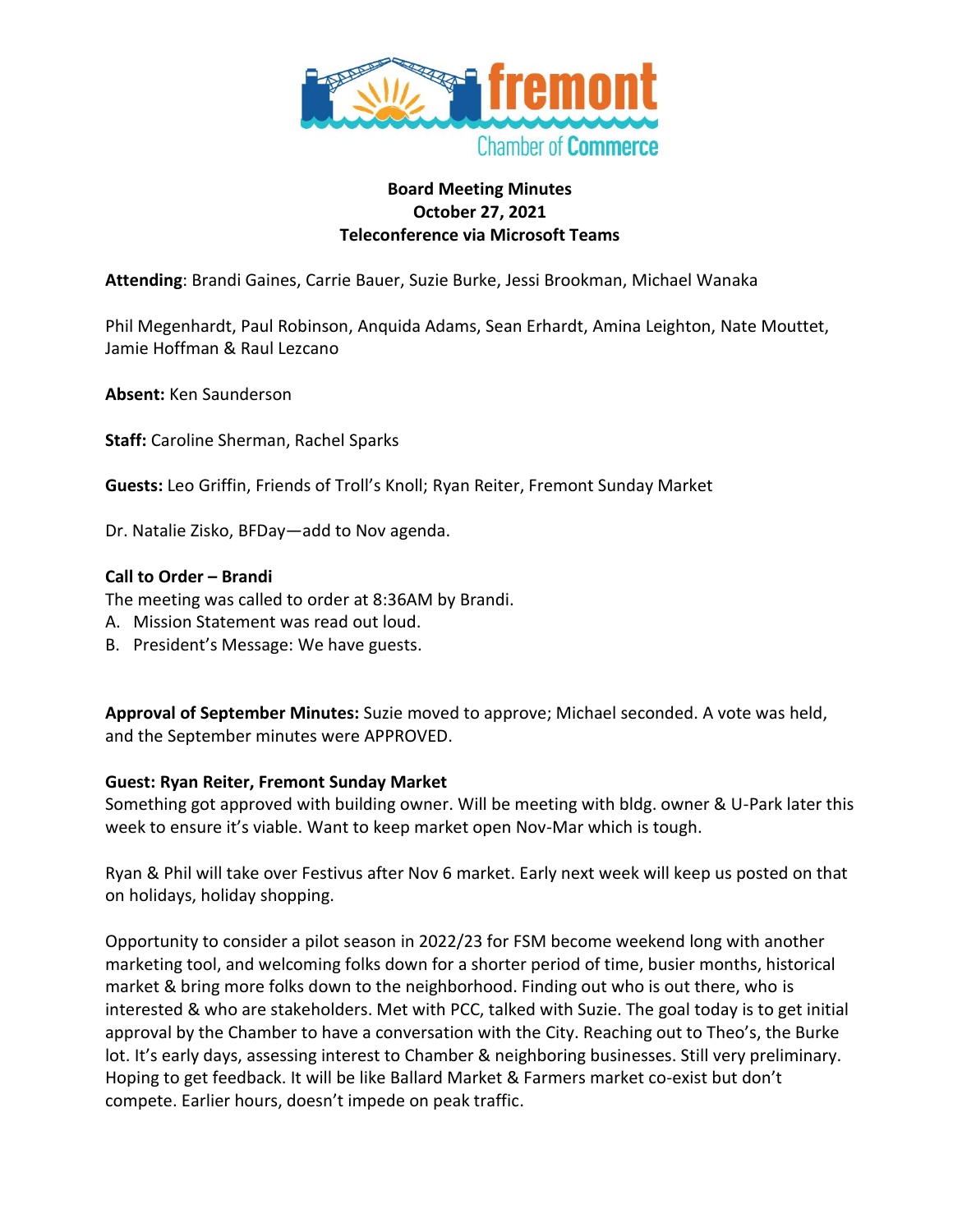Suzie: All in favor. Would you like to try it as a Christmas market under the bridge. No permit needed.

Ryan: Considered a pop-up to trial run it. The goal is to get a sense of keeping it in one place. Want to be sensitive to traffic on Saturdays. Events. Next year, we'd try it quarterly to get folks familiar with it. Sat/Sun Holiday market.

Suzie: Lots of advertising needed. I love the idea. Agree we need everyone on board. Ryan: no rush. Big endeavor. We want to do it right. Any concerns? Love the Chamber and want to work together to keep neighborhood vibrant and strong. Kudos to Phil on pulling off Oktoberfest this year. Lots of folks to thank.

Phil: The Sunday mkt is great & serves a time. One more traffic re-route. If you can find a solution to put it somewhere there is no traffic re-route. The idea of closing a main arterial/traffic pattern through Fremont, a one-way street is not great. A solution for an all weekend market is to not close another street. Periodic events is not a problem. 32 years of Sunday Market has made a huge difference. Re-routing on Saturday in the middle of the day is too much. Not ready to vote on this today.

Ryan: Great feedback. Talked to a number of businesses, over 30. 100% interest. We believe we could bring 75-100k people to the neighborhood & double over 5 years. We would not move the market. A Saturday night market is a possibility. The bars/restaurants love it. The early hours are good: 10-3/4pm. The goal is to get the thoughts out there & digest. Not going to the city any time soon. We want to complement everybody. Is it 60/40, 80/20? We've tried to take a lot of these things into consideration. It could be challenging. We're usually off the street by 5pm. An issue for workers.

Brandi: Love the idea of bringing more folks to the neighborhood on a Sat. Works out well for everybody. We'll talk about it. Need to consider SDOT proposal to redo our streets. May be feasible now, but not in 2023. Need to consider all the flows. That street only blocks Dreamland, not much on there. One way street. Personally loves it. Increases opportunities for vendors. Ryan: Happy to talk about it. Aim to update everyone on under the bridge: beginning Dec to end of March. Not a long term thing. Will help us to keep it dryer. Thank you for helping us with that. Phil: Will be super fun! So clean and nice and open down there.

Brandi: Night market—see if there are any construction projects-full under the bridge with equipment. Probably not too many in the winter.

Suzie: U-park always knows if those are coming. The only thing that brought Fremont back for the last 6 months was the market, so we are very appreciative. Suzie interested in forward thinking ideas. Dreamland & Burke not opposed. Very happy to be at the nexus of the market! Ryan: Night Market coming up on Nov 6<sup>th</sup>. Not other events.

Brandi: It was packed! Go early.

Ryan: 4k folks, two entry lines.

# **Financial Report – Phil**

- A. September Highlights
	- a. Meeting income. \$50 for meeting income. Ken in Candidate Event brought in almost \$2k, which is huge for the Chamber.
	- b. Membership is doing great overall. The main thing about membership we are over our projected budget by 7% with 2 months still to go. Set a conservative goal. We made it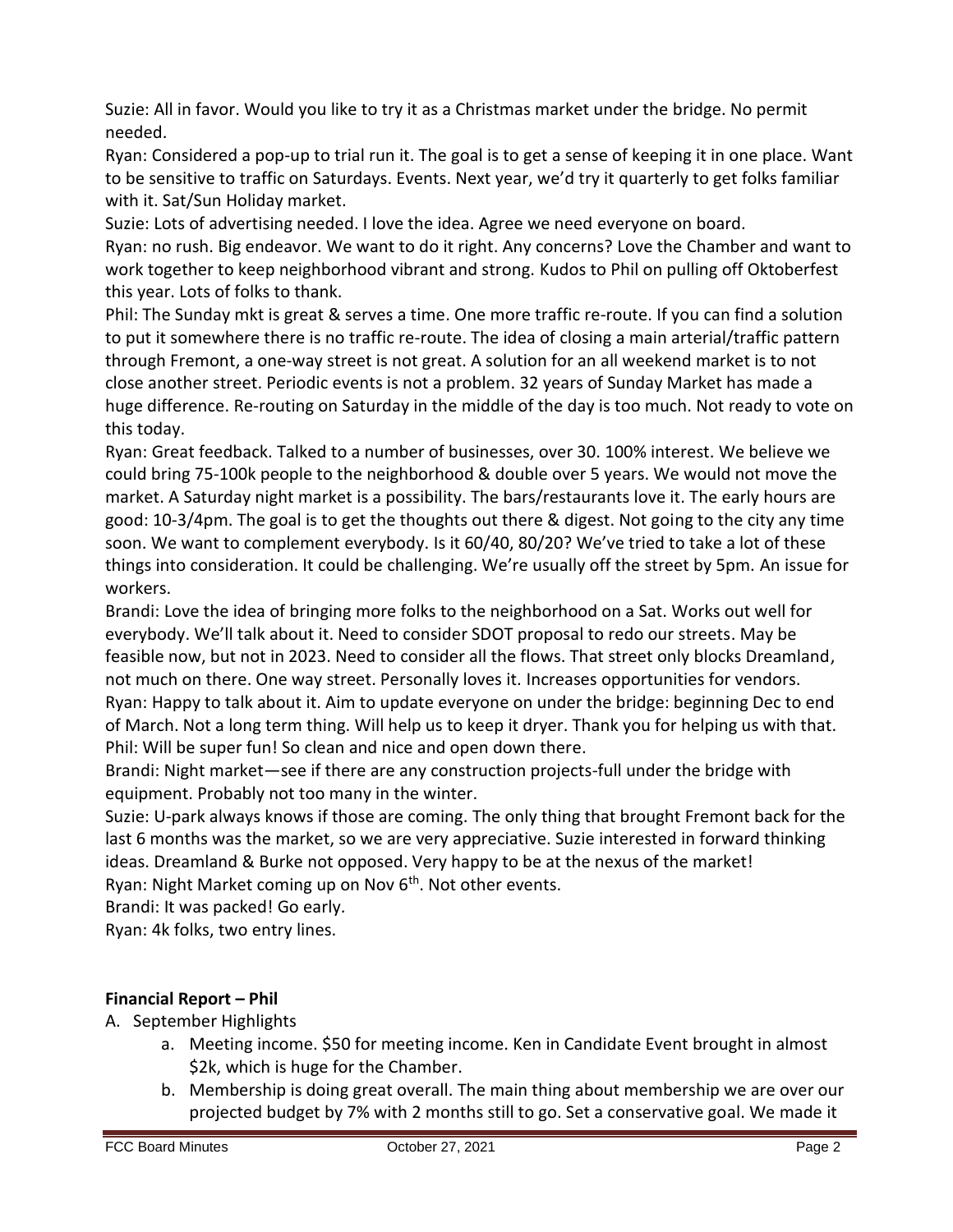to the finish line but want to make sure we past it. Try to get back to pre-pandemic levels = about \$10k.

- c. Fremont Oktoberfest happened, which wasn't budgeted, and brought in about \$25k!
- d. Fantastic for the Chamber!
- e. Expenses we are on track with regular expenses. We're doing great! Those 3 revenue engines on track and firing. We're doing great.
- f. Brandi: Thank you for Oktoberfest! And to our volunteers! Brandi, Fremont Rotary.
- g. Phil: The Rotary was great with bouncy toys.
- h. Suzie: Ad for Fremont Rotary—trying to get it back every Tue night. Please consider who wants to become a Rotarian. They dropped in size due to pandemic.

### **Fremont Events**

- A. Oktoberfest Phil
- B. Holiday Shopping/Festivus/Lenin Lighting Phil
	- a. Lenin Lighting is going to happen. The Festivus idea may not happen. Lenin Lighting is in good hands with Ryan.
	- b. Working together to promote businesses—marketing plan is being put together & all is moving forward in a positive way
- C. Halloween/Trick or Treat Caroline

Thanks to Kirby, Adrian, Paul, Leo and Ryan, there will be over 100 businesses handing out treats! This year, we had a map on the Chamber website.

Suzie: bear in mind that it's a Sunday. There are always businesses that can't participate because of that. But everyone did a great job! Next year it will be Monday. Determining what day Halloween is on, you have a different group.

## **Open Business and New Business – Brandi**

- A. SDOT Route 40 update—Brandi
	- a. Route 40 conversation with Mike, Eugene & Dan on a call a few weeks ago. Dan said that SDOT is going back to the planning and opening it up to comments. And Dan said that Westlake is a non-negotiable, but I said Fremont is also a non-negotiable and we were annoyed that Dan didn't support us on that. Traffic is back to normal, but we don't want to shut down a lane and increase that traffic any more. It would effect students getting to school on time. Monday night met with FNC—it was the first time any of them were hearing about it. We need to keep those lines of communication more open. They are concerned. Shared data and invited them to read & conclude. Trying to get them on board.
	- b. Suzie: now would be a great time for any board members & members to do their own letter on any piece of this to Dan. Dan has to be thinking of re-election, so this helps. The Ask should be: we want a new traffic study. The numbers are different and less conducive to this. They are using old number on who rides the bus, but current numbers on traffic. It goes back to SDOT, so we can ask for a new traffic study. No reason for them to turn it down.
	- c. Brandi: They are going to start looking at that. The study is old and we've requested new numbers.
- B. Public Safety Brandi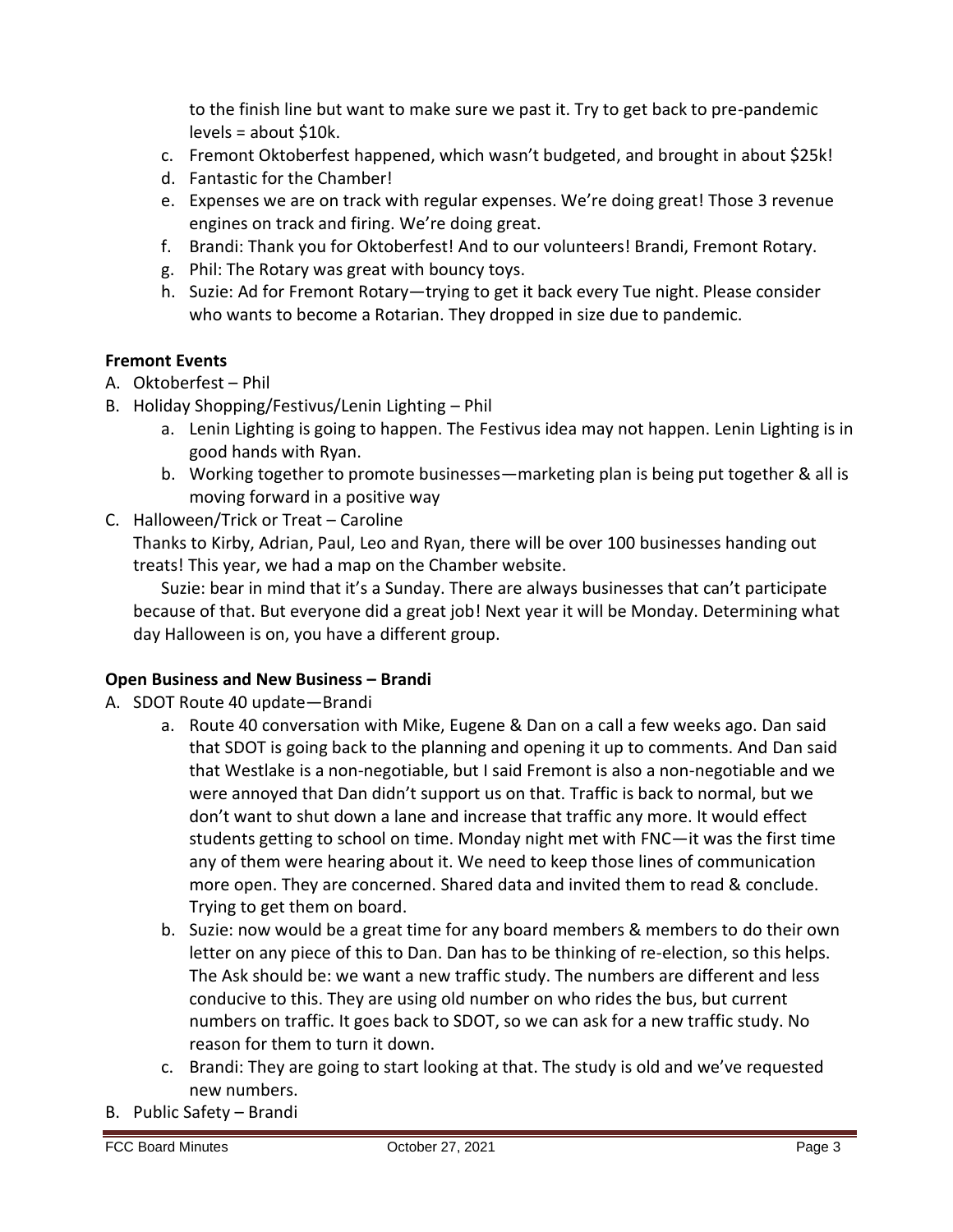- a. Thank you, Jessi for your list of awful assaults/vandalism, etc. Dan expressed concern as well. They are working on the budget to scale up the Mobile Crisis Team. Just having presence will be a deterrent. They can't make arrests. It's a place to start. The Mobile Crisis Team is in S Seattle. Dan is working on an amendment to get more in our area. We'll see where that goes. Some of these would have benefited from a behavioral health specialist who can be dispatched quickly. When you call 911, if you ask for a behavior health specialist, it might work. Perhaps not for all situations.
- b. Jessi: PCC is moving to open-to-close armed security. Someone was chased with a metal rod asking for money. They lit a fire on our threshold.
- c. Suzie: Police Foundation meets. If anyone feels they want to help with the morale. If we think we're under attack, they are hurting. Only 500 officers in the whole city. We are doing a little garden thing and providing supplies into their space up there. If you want to do anything, get a hold of me. Private security. The truth is, they still need a police officer to arrive. Security can only stalk them. Social workers: great, but they can't do their job until the police officer arrives. You call when they are out of control, and all of these things don't work until the police dept staffs up. Please vote!
	- i. Folks been removing Sara Nelson signs down.
- d. Brandi: Get the vote out! It's really imperative that we protect our police force in our neighborhood.
	- i. Mayors budget review this week. Speak in January when folks can talk more about that budget. Get Dan on a call in January to talk about the budget.
- C. NERF Grant: (See Caroline's report.)
	- a. Leo: We looked at billing and float to ensure the cash flow is fairly even. Art repair:
		- i. Bridge Mural/N 38<sup>th</sup> mural—cleaned & redone (Norma Baum)
		- ii. N 36<sup>th</sup> Mural—underpass. FNC in support of both of those.
		- iii. Troll—Maque DaVis—put a camera in there to better track security incidents; install stairs somewhere.
		- iv. Canal Place mural—it's in really bad shape. Artwork by Anita Fisk. Tile mural of Salmon Bay is OK, but the one facing the water gets graffitied every other day.
		- v.  $N$  ?? mural. The City will do that one.
		- vi. Rocket
		- vii. May have some extra, to see if we can move the funds around or add another project. Art labels.
		- viii. New art is a different category.
	- b. Brandi: Exec Committee looking at it. Lots of projects & exec committee needs to review. Maybe we don't touch it until we clean up the homeless problem is fixed.
		- i. Leo: Caroline's suggestion was to move that one to 2023.
		- ii. Brandi: Yes, that would be beneficial.
	- c. Suzie: Leo, first step on anything that approaches the historic-ness—all of that stuff is on the Fremocentrist.com.
		- i. Leo: Used that extensively and Leo has used it extensively.
		- ii. Suzie: Anita Fisk did the bronzes, not the murals. The issue with murals is who "owns" it. The wall owner or the artist? The FNC has a pot of money, so they can pay for them and get reimbursed by the grant. Every time we've taken on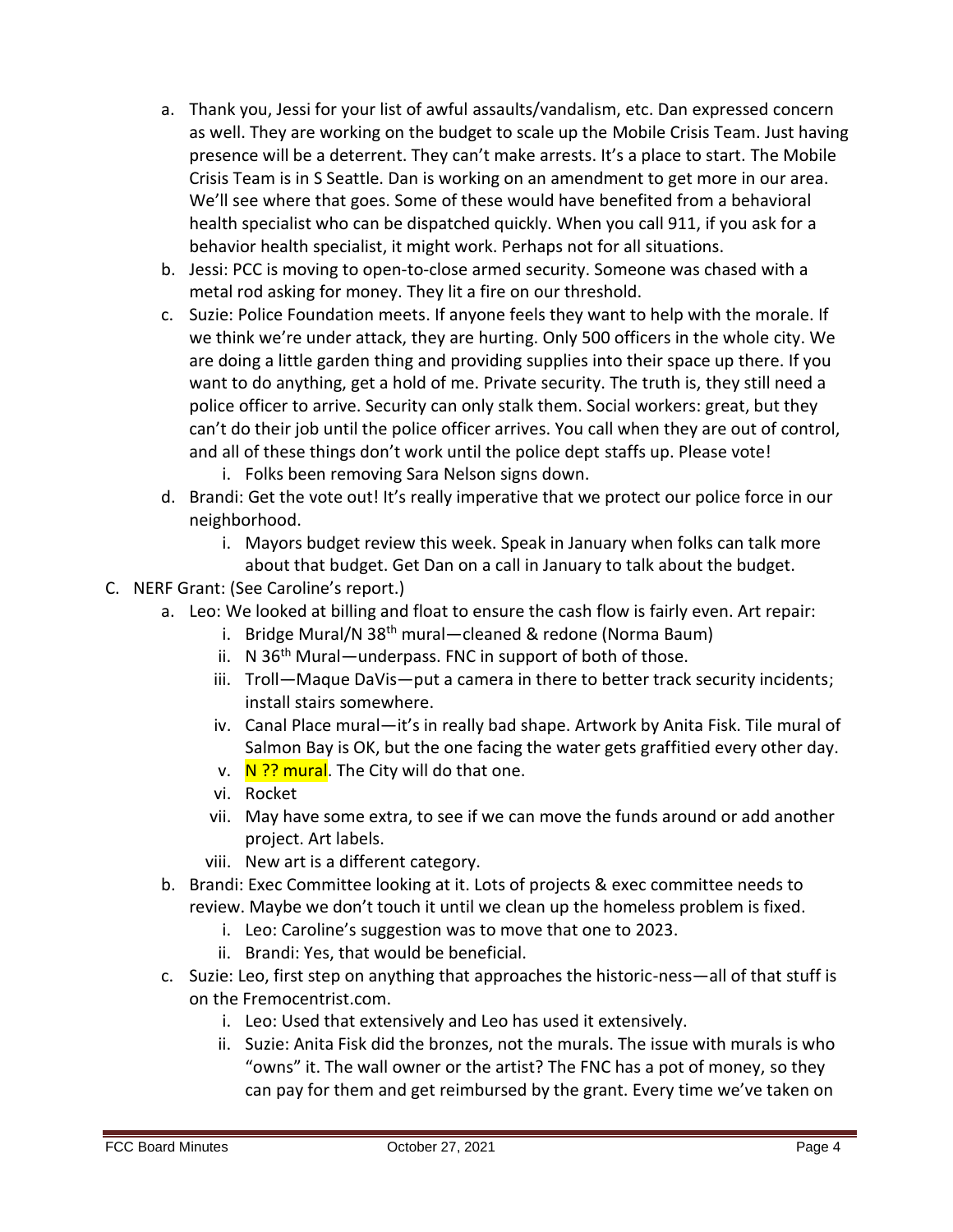the mural, we got bitten by the artist. Like the Aurora one that the artist wants it painted over.

- iii. Leo: If the artist won't let us, then we'd look at another one. The FNC is willing to kick in funds. We might have some trouble with some of the artists. Aurora Bridge mural—artist wants his name taken off. Norma got historical photos of the entire thing.
- iv. Caroline: If artist doesn't want it, new mural?
- v. Suzie: That's a heavy lift, expensive. Once the artists move out—they aren't interested any more.
- vi. Phil: As treasurer, I look at this grant as something we can support. We have to work with Stephen the CPA & set up accounts so it's tracked. We have to be thoughtful so the accounts are set up and how the budget is flowing in. I'm happy to ensure that fiduciary responsibility is done right.
	- 1. Digitizing the WG: For Fremont Art Walk, we did a crude version. The next step in promoting our neighborhood is community art, like you are talking about, so it lives on. This is an opportunity here.
- vii. Brandi: Digital Art walk will be an amazing thing to capitalize on.
- viii. Leo: We've had 3,000 views of the Moss Turtle.
- D. Arts Fund (close to \$7k) distribution:
	- a. Center of the Universe signs Caroline
		- i. Suzie: Down at the City, that "free permit" to put up art is named the Fremont Permit. Last time we had a Center of the Universe sign trashed, she called Maque for the permit and he sent her to Suzie, and no permit. It's ART/Free Speech. She wrote up a free permit for anyone to put up art.
		- B. Rocket: If we use all for Suzie for Rocket painting, it would cover about half. You have one very happy property owner. Now we have some work to finish.
	- a. Support for maintenance for N 46th St Mural?
- E. Walking Guide/Membership Drive Caroline & Phil
	- a. Rachel: has sent out 10 emails. Her plan is to send an email to think about it. Will call within the next month or so, to give them time to sort through their budget.
	- b. Brandi: 2 weeks is fine.
	- c. Rachel: Will call after that, then get Paul and Leo & Caroline to do a Walkabout and get more folks in. Sway those folks with lower pricing.
	- d. Suzie:  $40^{th}$  Year use that as a talking point.
	- e. Brandi: really want to see this going. Needs to be a priority.
	- f. Leo: If folks have intel on why a member has lapsed.
- F. Board Elections & Bylaws vote (from last year's Code of Ethics inclusion) Caroline & Brandi a. Need to get slate
- G. Wallingford Outreach Brandi & Sam
	- a. Brandi will reach out to him to gauge interest. Still feel incorporating them is the right idea?
		- i. Suzie-absolutely.
- H. Fremont Chamber 40<sup>th</sup> Anniversary, May 5, 2022 Caroline
	- a. Need to collect trivia about The Chamber.